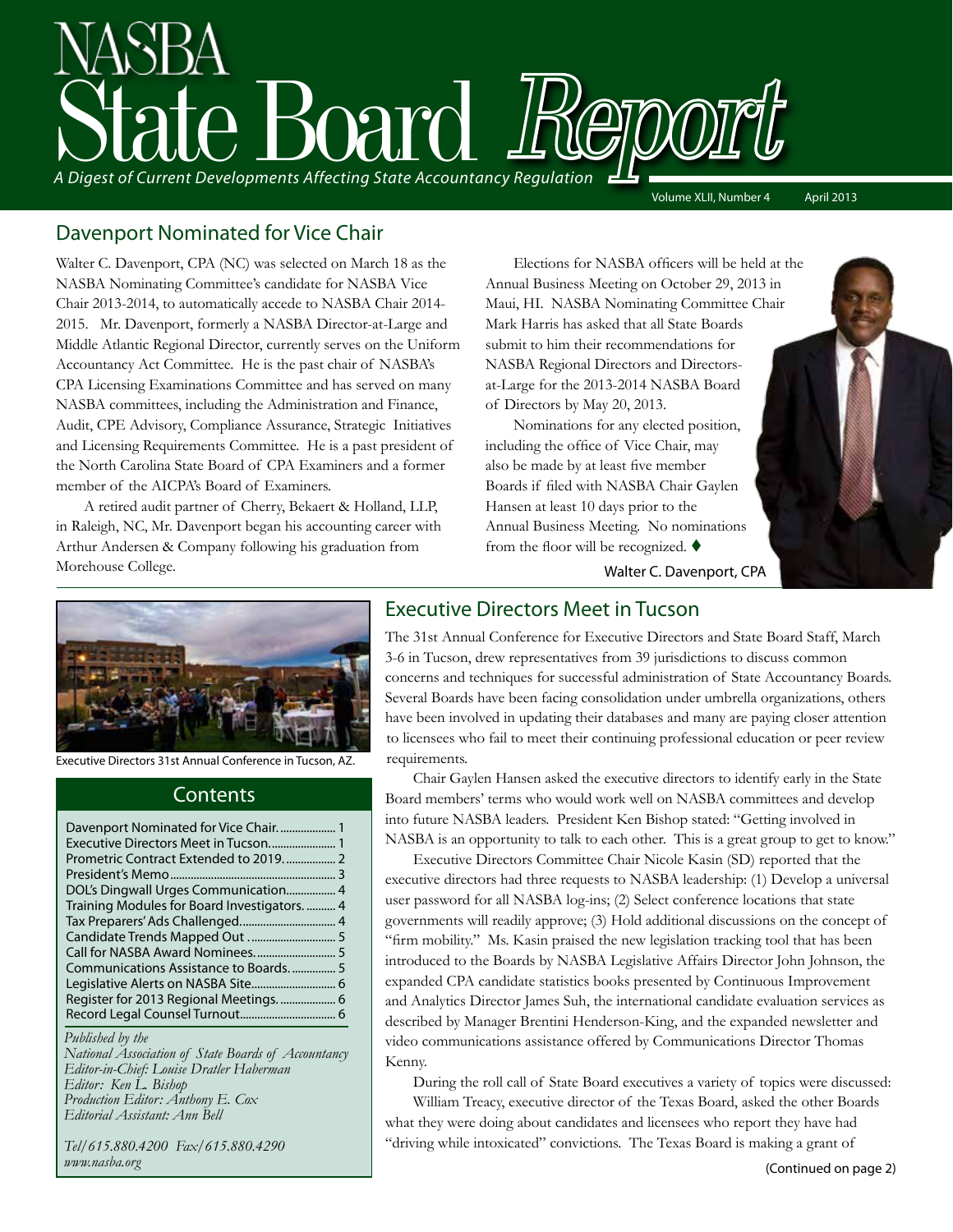#### EDs Meet in Tucson (Continued from page 1)

\$90,000 annually to the Texas Society of CPAs to run a program consisting of CPA volunteers who assist CPAs and CPA candidates overcome alcohol or substance abuse.

The Virginia Board is working with the Virginia Society of CPAs to produce a video clip for its state ethics examination, Wade Jewell, executive director of the Virginia Board reported. The Board produced two e-newsletters this year and received 6,000 responses to its recent survey. A meeting of the Virginia Board is scheduled to be held at Virginia State University.

More outreaches to campuses are planned by the Louisiana Board this year, Executive Director Clinton Cognevich told the meeting. The Board's first meeting on a college campus was held in November at Dillard University in New Orleans, and it was "a huge success," he commented.

Indiana conducted 1,000 CPE audits and found 212 licensees



Mark Crocker (TN) asks a question in Tucson.





ED Committee Past Chair Pamela Hill (MO) receives recognition award from Committee Chair Nicole Executive Directors meet informally during break. Kasin (SD). John Patterson (OH) raises legal issue at meeting.

noncompliant, with 61 of those falling into the violation category. Hearings for the 212 are coming up, reported the Indiana Board's Executive Director, Kate Lowhorn. The Board can impose a civil penalty of \$1,000-5,000 for knowingly or intentionally making a false or misleading statement to the Board concerning compliance with the CPE requirement.

The Alaska, Maryland and New Mexico Boards all made it successfully through sunset reviews this year. The Texas Board's self-directed semi-independent status is undergoing sunset review in the current session of the legislature, as is the Tennessee Board.

The executive directors welcomed as their most recent newcomer Dawne Broadfield, who had only been on the job as the Rhode Island Board's executive director for two days. She reported the state has eliminated its auditing and accounting CPE requirement and is now doing its licensing online.  $\blacklozenge$ 



Legal counsel join executive directors for overview.



#### Prometric Contract Extended to 2019

No major security breaches have been reported since the 2004 launch of computer-based testing for the Uniform CPA Examination, NASBA Director of Examination Services Patricia Hartman told the Executive Directors conference. More than 1.8 million examinations have been delivered since the launch. On March 4, NASBA and the AICPA agreed to an extension of their agreement with Prometric to deliver the Uniform CPA Examination through 2019.

Testing centers have multiple security processes in place and all have to be approved by the state's Board of Accountancy, Prometric's Kimberly Farace told the conference. Every Prometric test center around the world is physically constructed in the same way. There are cameras above the work stations, proctors walking around the room every 8-10 minutes, dividers, glass windows and digital video recorders that directly feed to Prometric's headquarters, Ms. Farace said. The testing centers use digital image capture and, since 2011, handheld metal detector wands. All candidates must show their pockets are empty by turning them out upon check-in and when returning from breaks. Ms. Farace explained that candidates can see what to expect by going to the Prometric

Web site. In addition, Prometric conducted 494 secret shopper inspections of test centers last year.

The AICPA monitors the social media sites to see if candidates leaving the tests are reporting Examination questions on blogs,

> AICPA'ss Michael A. Decker added. Twentyfive versions of each of the four sections of the Uniform CPA Examination are sent to Prometric each quarter. Test panels are assigned to candidates at random. Mr. Decker assured

the executive directors that the AICPA's examination unit is behind locked doors in the AICPA's New Jersey offices and access to Examination questions is based on a need to know basis. Asked when the next practice analysis, the basis for the Uniform CPA Examination's questions, will take place, Mr. Decker responded that it would be no later than 2015.

When weather or other conditions mean a testing center cannot be open for testing, a list of candidates scheduled to test the next day is sent out and phone calls are made to them. Ms. Farace said every effort is made to tell candidates in advance of a closing. The Prometric contact center will then reach out to the candidates to reschedule their test.  $\blacklozenge$ 

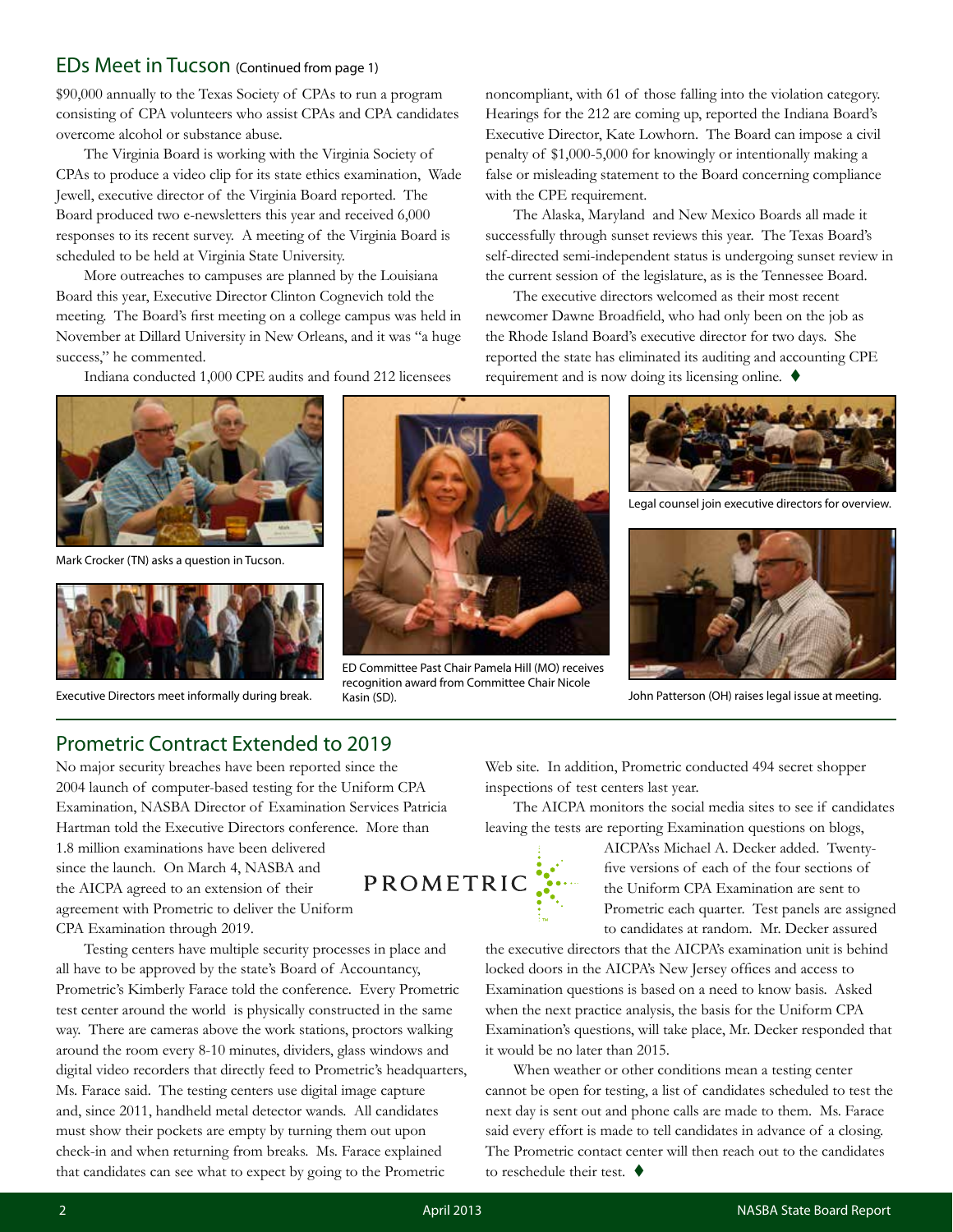# **'Spring Break'…Really?**

About dusk one night in late March, I was wrapping up a few things at the end of what had been a pretty busy week at NASBA. As is typical, the radio in my office was tuned to "95.5 - The Wolf," an FM station that has a country music format with its studio located on Music Row in downtown Nashville, a few blocks from our office. Preparing to end a long day, I was turning out the lights and gathering some reading material when the radio announcer mentioned the large number of families who had chosen Nashville for this year's Spring Break location.

 My office looks down on the Ryman Theater, Broadway, parts of 2nd Street and what is generally known as Nashville's "honky-tonk" district. As I listened to the announcer, I looked out my window and confirmed that, in fact, a large number of families seemed to be taking in the sights and sounds of "Music City" in celebration of Spring Break.



Ken L. Bishop

 Our NASBA Chair, Gaylen Hansen, had been in Nashville that week working through the plans for upcoming meetings, conferences and other activities. As a part of our discussions, Gaylen and I were considering the number of important issues and decisions that are being addressed by

our volunteer committees and task forces -- right in the middle of tax season. We expect volunteers to digest complicated information, analyze positions and then make recommendations that impact State Boards, the public and the profession just when many of their practices are in the busiest cycle of the year.

The staff at NASBA, like that of State Boards, have sensitivity to the time of the year and they try to keep the number of meetings and interactions to a minimum until after mid-April. However, the work doesn't stop. When called upon, NASBA volunteers step up and, after putting in extraordinarily long days at the office and balancing personal and other responsibilities, come to consider the issues that impact the regulation of the profession as dedicated, prepared advisers.

 I can easily and comfortably articulate the public protection value of having U.S. CPAs and CPA firms provide high quality tax-related services to their clients in any year. This year, with the early uncertainty of what rules, rates and models would shake out of Congress, the value proposition is even higher. Clients of CPAs trust that their tax guy or gal is going to be well prepared, educated and thorough in their behalf. I wonder how many of your clients know that, in addition to insuring your own preparedness and capability for their returns, you have also taken on the holistic task of developing and maintaining a State Board regulatory model that insures the integrity of the system itself.

My hat is off to you, the conscientious multi-tasking professionals, our dedicated volunteers and State Board members during this busiest of seasons for many of you. The staff of NASBA knows firsthand of the sacrifices you make during tax season. Thank you for the sleep deprivation, the missed family time, the skipped trips to the gym, the unwatched games and the lunches by the phone. This is our opportunity to thank you and to wish each of you a successful and enriching tax year – coupled with productive committee activities!

So, while I was listening to the radio announcer's description of Spring Breaks, of folks taking off, traveling with their families, and relaxing during the early spring…I was thinking of you and thinking "Spring Break"…Really? Maybe in late April.

*Semper ad meliora (Always toward better things).*

on L. Bohop

 *― Ken L. Bishop President and CEO*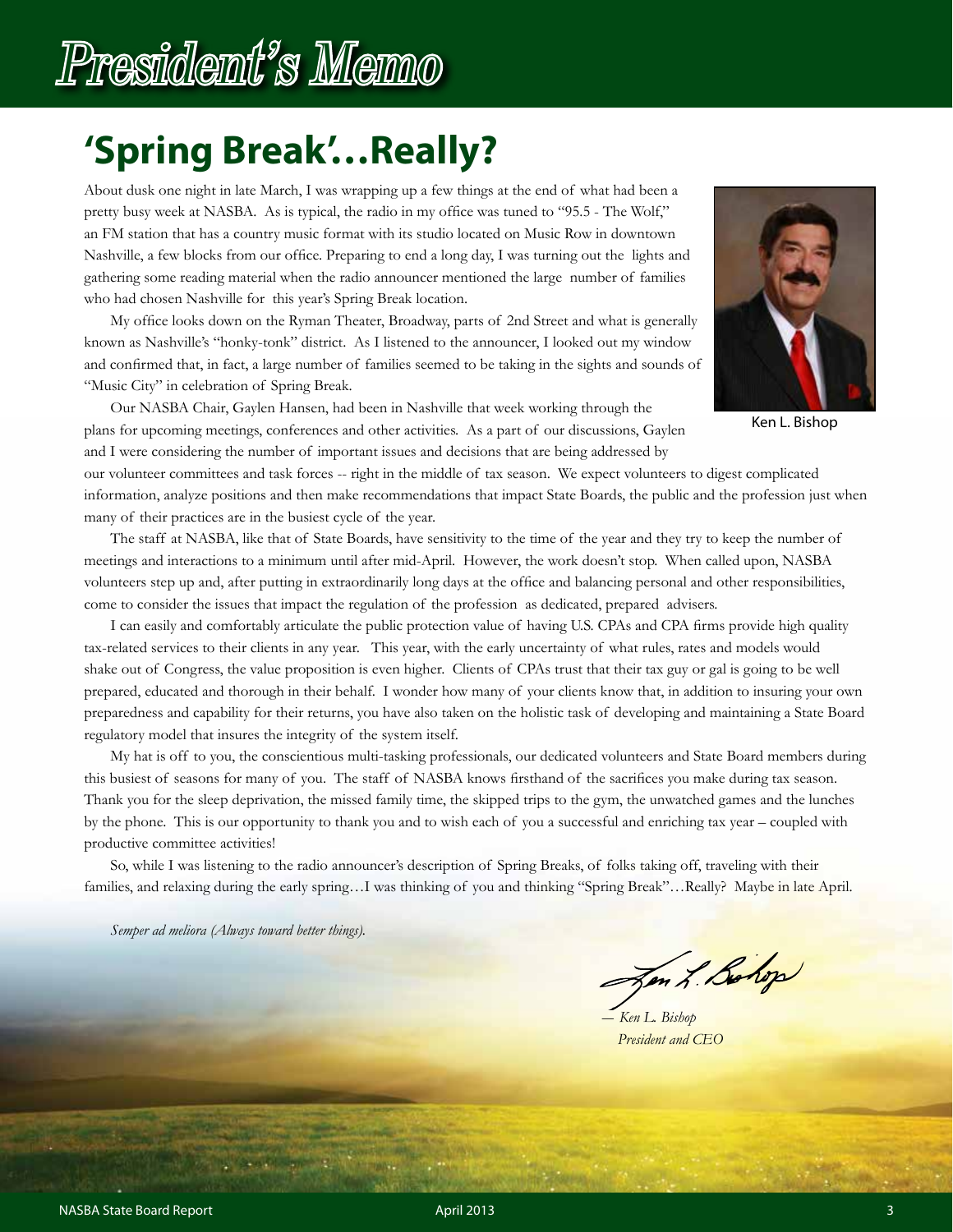### DOL's Dingwall Urges Communication

Estimating he had sent out about 100 letters to Boards of Accountancy to alert them to substandard work performed by CPAs in their audits of employee benefit plans, Ian Dingwall, Chief Accountant of the Department of Labor, encouraged Executive Directors at their Tucson meeting to respond to these letters. Very few of the Boards' executive directors attending the meeting recalled receiving such a letter. There continue to be problems with these audits, particularly those performed by those professionals who Mr. Dingwall termed "dabblers," those performing only a limited number of employee benefit plan audits each year. Firms that are performing many of these audits are not as likely to have the problems uncovered by the DOL inspectors.

 The Department of Labor's Office of the Chief Accountant was established in 1989 to monitor and improve the quality of employee benefit plan audits and to identify and correct substandard audits. However, the DOL does not have the authority to establish special CPE or licensing standards for the CPAs who audit ERISA employee benefit plans, Mr. Dingwall pointed out. It is up to the State Boards to establish standards for competency. The Employee Benefits Security Administration can reject the plan's annual report and penalize the plan administrator, but it cannot impose civil penalties directly on accountants for deficient audit work or for filing a deficient accountant's opinion in the benefits plan's annual report.

 There are approximately 9,200 CPA firms performing 80,000 plan audits with \$5.5 trillion in plan assets subject to audit. While 83 firms do the audits on larger plans, the vast majority

## Training Modules for Board Investigators

In Tucson, executive directors were given a peek at the training videos prepared by NASBA, in cooperation with the Enforcement Resources Committee, to prepare investigators for working with Accountancy Boards. Rather than host a day-long investigator training session, NASBA decided to produce a six-module training program that would be available to the Boards' personnel throughout the year at no cost to them. Based on input from the Committee and their subject matter experts, the modules were scripted by NASBA Regulatory Affairs Manager Stacey Grooms, Esq., who previously served as the attorney for the Tennessee Board of Accountancy. Each of the modules is 6-11 minutes long. The training program is on the NASBA home page.

 The Committee has also launched other programs to assist the Boards' enforcement efforts, NASBA Director of Compliance Services Maria Caldwell, Esq., told the State Boards' executive directors. In response to Boards' requests, two databases have been created to house information submitted by investigators or expert witnesses who are available to be hired by Boards of Accountancy on a case-by-case basis. Another tool, the Enforcement Resources Guide, is an evergreen collection of information, including model forms and practices. The Enforcement Resource Guide can be accessed through a password protected portal located on the Member Services tab on the NASBA.org site and the Investigator Pool and Expert Witness Pool will be launched soon and be housed in the same area.



(Lto R) VP D. Dustin, COO/VP C. Conrad, DOL Chief Accountant I. Dingwall, and President K. Bishop in Tucson discuss DOL/Board relations.

of CPA firms are doing five or fewer benefit plan audits, Mr. Dingwall reported. His division has made over 700 referrals to the AICPA's Employee Benefit Plans Audit Quality Center for rehabilitation. Although he said this has been a very positive program, rehabilitating about half of the firms, it is only for AICPA members, and the DOL contacts the State Board when the program cannot handle a firm. While audit quality has improved for the CPA firms that perform the largest number of plan audits, Mr. Dingwall observed: "Some of the small firms have not invested the time, effort and money in doing this right."

He told the Executive Directors: "I am trying to get into a new relationship with you as we are uncertain what has been done with our referrals. We want to get to a better relationship." He encouraged the Boards to consider requiring additional education for benefit plan auditors and he advised the EDs to call him directly with any questions.  $\blacklozenge$ 

Ms. Caldwell pointed out the enforcement value of the Accountancy Licensee Database is increasing as more states come on line. As a single source for current license information and disciplinary action, the ALD lends itself to being a key component for Boards' enforcement efforts at the state level and nationwide in many ways. Disciplinary e-mail alerts are sent to EDs and designated Board staff when a licensee has had his/her license suspended or revoked by a State Board in a different state. There are 43 states on the ALD and 38 on CPAverify now, with most of the remaining Boards in the process of establishing their daily feed.  $\blacklozenge$ 

### Tax Preparers' Ads Challenged

Twice this tax season, H&R Block unsuccessfully tried to stop Intuit's TurboTax ads that claim users who need assistance with filing their taxes using the Turbo Tax program could get help from Turbo Tax's CPAs, enrolled agents or tax attorneys. Although neither H&R Block, nor any other tax preparation service, was mentioned by name in the Turbo Tax ad campaign, it portrayed other tax preparers as part-timers who might also be plumbers, sales clerks, etc. The U.S. District Court for the Western District of Missouri rejected Block's request for an injunction for the second time on March 11, 2013 stating the ads are neither false nor misleading.  $\blacklozenge$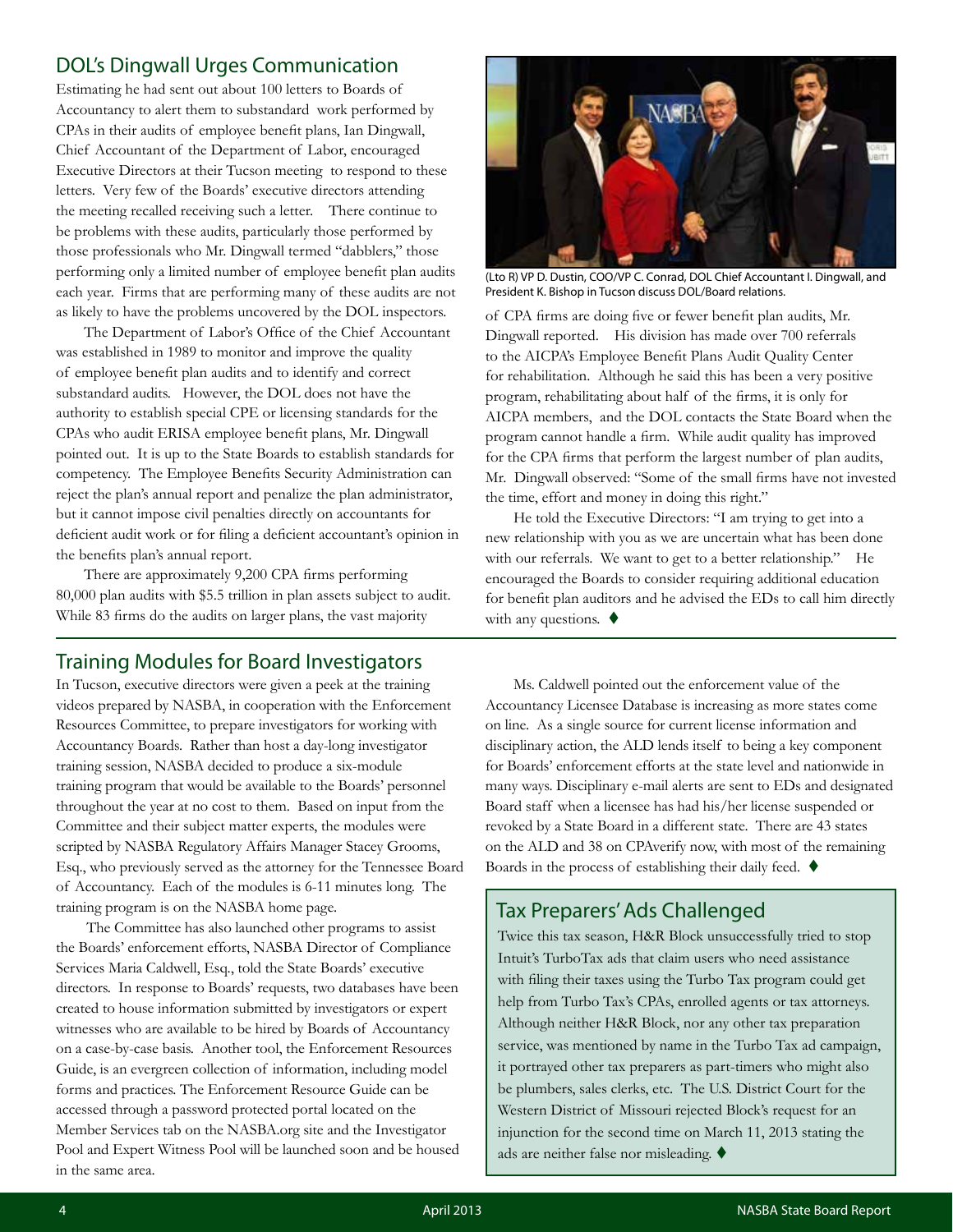## Candidate Trends Mapped Out

NASBA's in-depth analysis of CPA candidates' data is giving schools greater understanding of their students' performance on the CPA Examination, James Suh, editor of the *NASBA 2012 Uniform CPA Examination Candidate Performance* and *School Performance* volumes, told the Executive Directors' conference. He explained that the candidate data being collected by the State Boards, and then submitted to NASBA when they send information about eligible candidates to NASBA's Gateway System, is of interest to many audiences. The changes in the 2012 published reports are a direct result of the feedback received from the previous years' reports' end users. In 2012, there were 245,193 sections of the four-part Uniform CPA Examination taken and 26,152 candidates passed their fourth part, the data reveals.

Mr. Suh, who heads NASBA's Continuous Improvements and Analytics department, said his team is working with NASBA's Education Committee to standardize the data collected from all the states. Besides the *Candidate Performance* book and the *School Performance* book, the department is also producing customized products with other data sets. School specific trends are being considered, showing differences in the passing percentages for each of the examination's sections, differences in passing rates for all four parts as related to date of when the examination was first

#### Highest Section Passing Percentages For 2012 First-Time Candidates From Institutions With Ten Or More Candidates

- 1. Duke University (NC)
- 2. Wake Forest University (NC)
- 3. Furman University (SC)
- 4. Augusta State University (GA)
- 5. Vanderbilt University (TN)
- 6. Brigham Young University (UT)
- 7. College of Saint Scholastica (MN)
- 8. University of Wisconsin Madison (WI)
- 9. University of Georgia (GA)
- 10. Washington University in St. Louis (MO)

taken, and performance by geographical region.

When one school saw its graduate students had a 20 percent lower passing rate than its candidates who had only a baccalaureate, they contacted NASBA to determine why. Mr. Suh said analysis of the data showed that the numbers reflected the institution's graduate students had transferred in from other schools.

All Boards of Accountancy have been sent copies of both the *Candidate Performance* and the *School Performance* books. Information about ordering copies can be found on www.nasba.org.  $\blacklozenge$ 

#### Call for NASBA Award Nominees

Awards Committee Chair Michael T. Daggett has called on State Board members, executive directors, associates and staff to submit their nominations for the 2013 William H. Van Rensselaer Public Service Award, the NASBA Distinguished Service Award and the Lorraine P. Sachs Standard of Excellence Award. Award criteria and nomination forms can be found on www.nasba. org. Completed forms should be submitted to Communications Manager Cassandra Gray (cgray@nasba.org) by July 1, 2013. The Awards will be presented at NASBA's Annual Business Meeting on October 29, 2013.

The William H. Van Rensselaer Award, in honor of NASBA's

#### Communications Assistance to Boards

NASBA's communications department is ready to step in and assist State Boards that need help with their communications efforts, NASBA Communications Director Thomas Kenny told the executive directors. He encouraged the Boards to get involved with social media as a way to increase awareness of the Boards, especially among students, without incurring much cost.

For Boards that want to produce a newsletter, they just need to supply the rough copy in a Word document and NASBA will provide the editing, layout and even help with distribution. NASBA has newsletter templates Boards can select from or new customized designs can be created.

Mr. Kenny pointed out that NASBA had created videos for the Texas and Washington Boards. Staff can travel to the Board, or the video can be done at NASBA's offices, and voiceover talent can be provided.

first full-time executive director, recognizes a volunteer who has contributed to the development of a new or existing program for State Boards of Accountancy, or who has influenced the passage of rules or statutes to strengthen accountancy regulation. The Distinguished Service Award recognizes a volunteer for unswerving commitment and dedication to enhancing the effectiveness of State Boards. The Lorraine P. Sachs Award, in honor of NASBA Executive Vice President Emeritus Sachs, is presented to a current State Board administrator who has done an outstanding job of improving the effectiveness of regulation.

Questions should be directed to Ms. Gray at  $(615)564-2172$ .



The Communications Committee has found: 50 percent of the Boards currently produce an annual report; 39 percent of the Boards publish articles or updates in their state society's newsletter or on their Web site; and 46 percent are engaged in social media. Mr. Kenny said for NASBA assistance with newsletters, brochures, annual reports or videos, Board staff can contact him at tkenny@nasba.org.  $\blacklozenge$